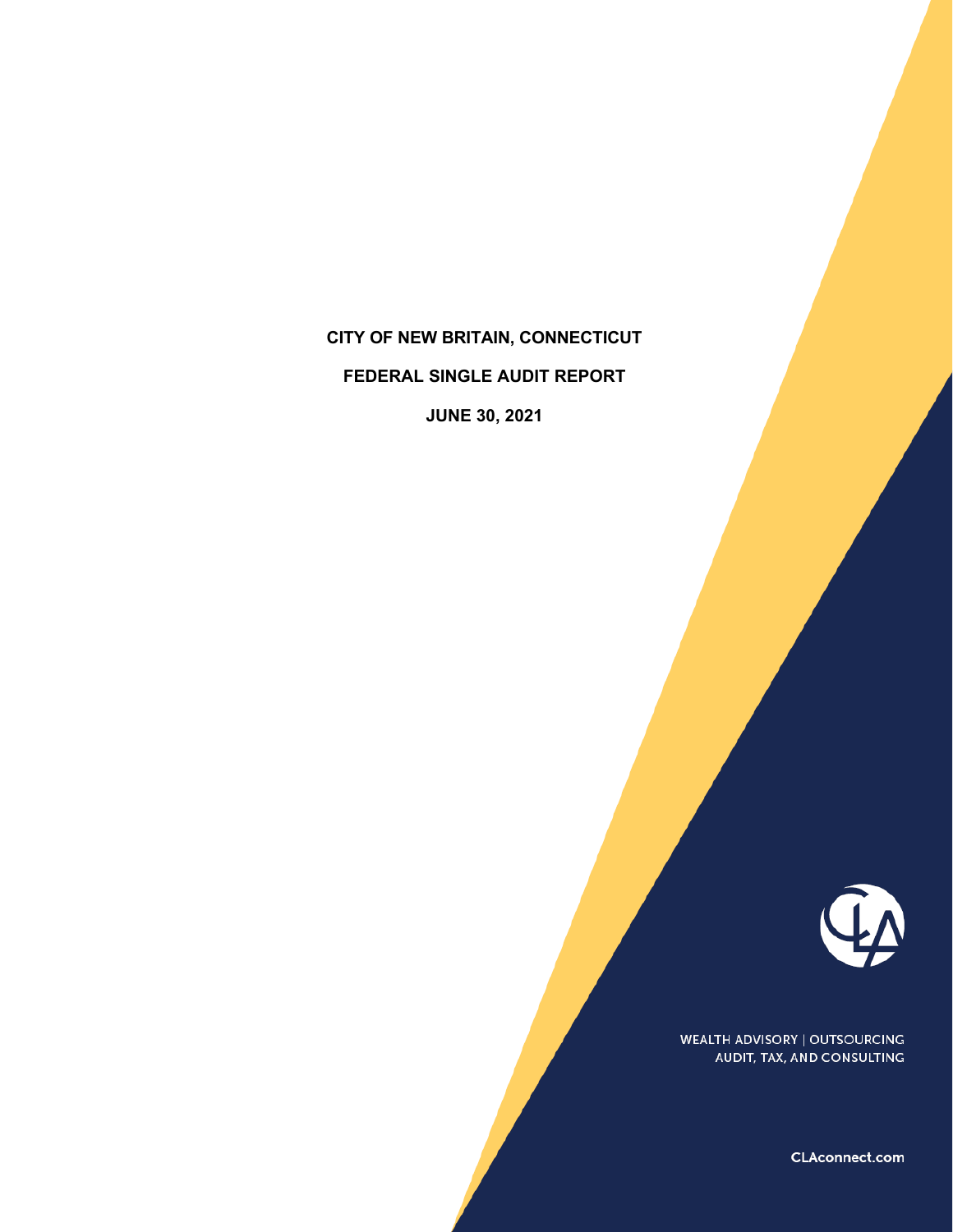#### **CITY OF NEW BRITAIN, CONNECTICUT FEDERAL SINGLE AUDIT REPORT JUNE 30, 2021 TABLE OF CONTENTS**

| Independent Auditors' Report on Compliance for Each Major Federal Program; Report<br>on Internal Control over Compliance; and Report on Schedule of Expenditures of  |          |
|----------------------------------------------------------------------------------------------------------------------------------------------------------------------|----------|
| Federal Awards Required by the Uniform Guidance                                                                                                                      | $1-3$    |
| Schedule of Expenditures of Federal Awards                                                                                                                           | 4-5      |
| Notes to Schedule of Expenditures of Federal Awards                                                                                                                  | 6        |
| Independent Auditors' Report on Internal Control over Financial Reporting and on<br>Compliance and Other Matters Based on an Audit of Financial Statements Performed |          |
| in Accordance with Government Auditing Standards                                                                                                                     | $7-8$    |
| Schedule of Findings and Questioned Costs                                                                                                                            | $9 - 11$ |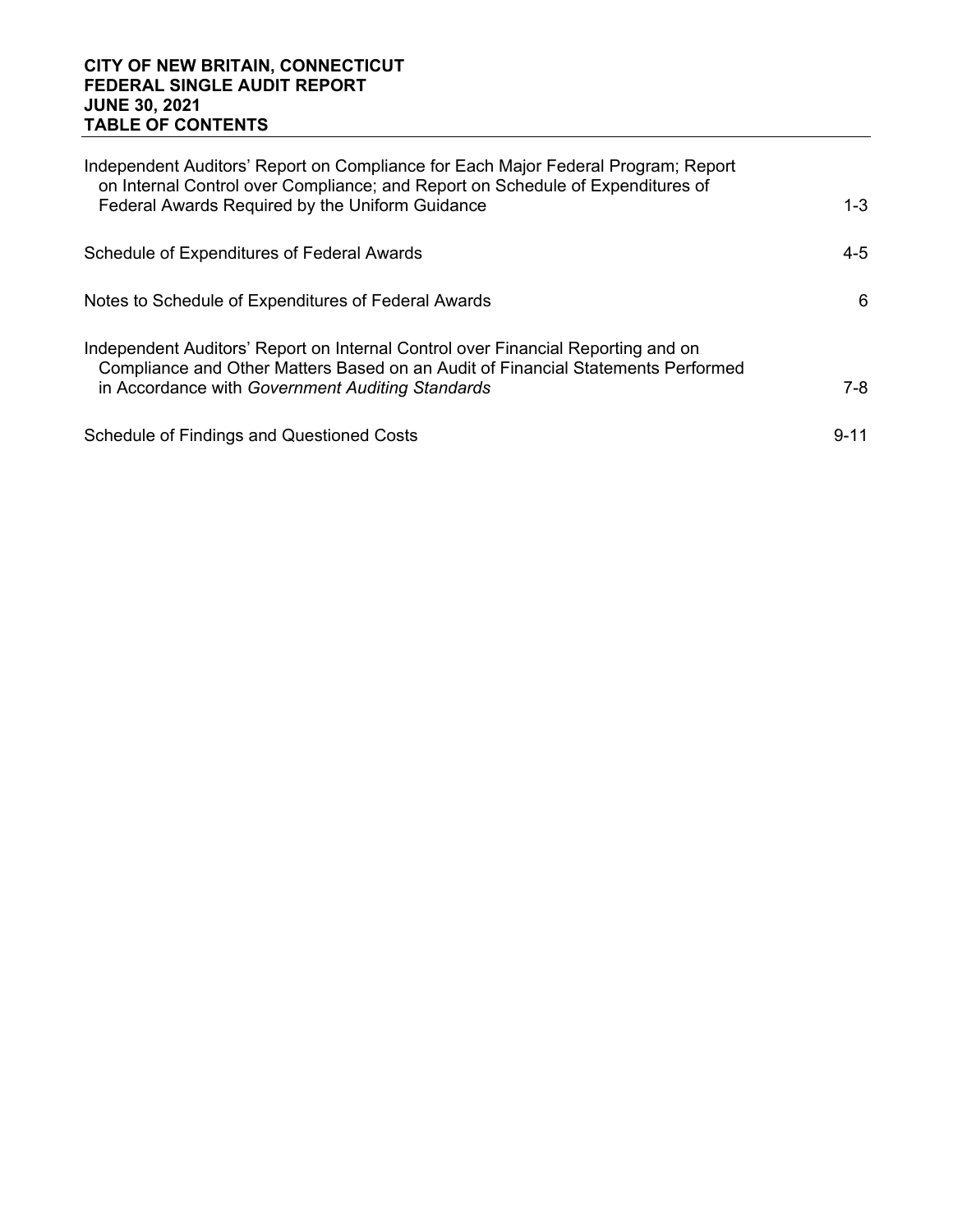

**Independent Auditors' Report on Compliance for Each Major Federal Program; Report on Internal Control over Compliance; and Report on Schedule of Expenditures of Federal Awards Required by the Uniform Guidance** 

To the Members of the Common Council City of New Britain, Connecticut

## **Report on Compliance for Each Major Federal Program**

We have audited the City of New Britain, Connecticut's compliance with the types of compliance requirements described in the *OMB Compliance Supplement* that could have a direct and material effect on each of the City of New Britain, Connecticut's major federal programs for the year ended June 30, 2021. The City of New Britain, Connecticut's major federal programs are identified in the summary of auditors' results section of the accompanying schedule of findings and questioned costs.

## *Management's Responsibility*

Management is responsible for compliance with federal statutes, regulations, and the terms and conditions of its federal awards applicable to its federal programs.

#### *Auditors' Responsibility*

Our responsibility is to express an opinion on compliance for each of the City of New Britain, Connecticut's major federal programs based on our audit of the types of compliance requirements referred to above. We conducted our audit of compliance in accordance with auditing standards generally accepted in the United States of America; the standards applicable to financial audits contained in *Government Auditing Standards*, issued by the Comptroller General of the United States; and the audit requirements of Title 2 U.S. *Code of Federal Regulations* Part 200, *Uniform Administrative Requirements, Cost Principles, and Audit Requirements for Federal Awards* (Uniform Guidance). Those standards and the Uniform Guidance require that we plan and perform the audit to obtain reasonable assurance about whether noncompliance with the types of compliance requirements referred to above that could have a direct and material effect on a major federal program occurred. An audit includes examining, on a test basis, evidence about the City of New Britain, Connecticut's compliance with those requirements and performing such other procedures as we considered necessary in the circumstances.

We believe that our audit provides a reasonable basis for our opinion on compliance for each major federal program. However, our audit does not provide a legal determination of the City of New Britain, Connecticut's compliance.

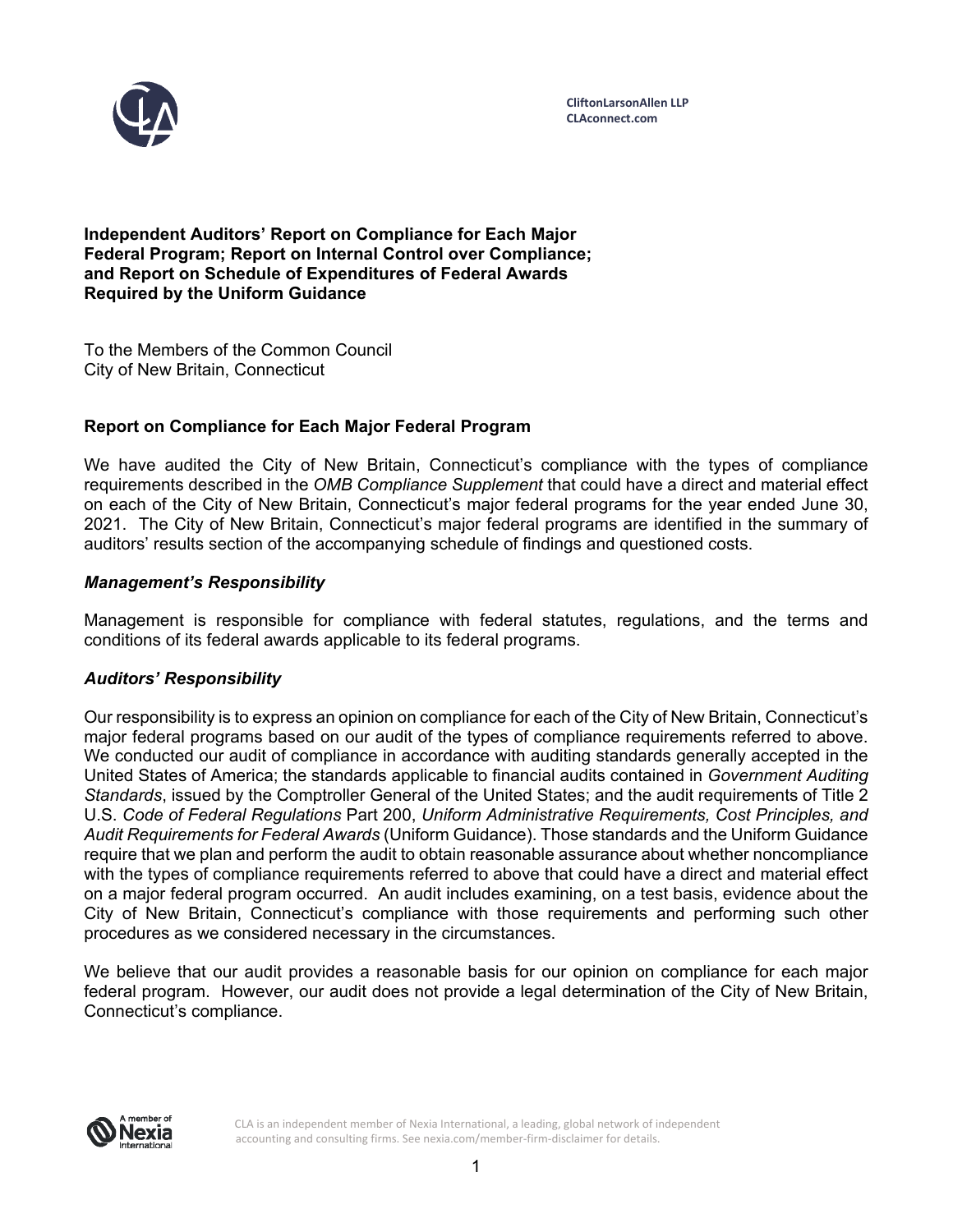## *Opinion on Each Major Federal Program*

In our opinion, the City of New Britain, Connecticut, complied, in all material respects, with the types of compliance requirements referred to above that could have a direct and material effect on each of its major federal programs for the year ended June 30, 2021.

## *Other Matters*

The results of our auditing procedures disclosed instances of noncompliance, which are required to be reported in accordance with the Uniform Guidance and which are described in the accompanying schedule of findings and questioned costs as items 2021-002. Our opinion on each major federal program is not modified with respect to this matter.

The City of New Britain, Connecticut's response to the noncompliance findings identified in our audit is described in the accompanying schedule of findings and questioned costs. City of New Britain, Connecticut's response was not subjected to the auditing procedures applied in the audit of compliance and, accordingly, we express no opinion on the response.

## **Report on Internal Control over Compliance**

Management of the City of New Britain, Connecticut, is responsible for establishing and maintaining effective internal control over compliance with the types of compliance requirements referred to above. In planning and performing our audit of compliance, we considered the City of New Britain, Connecticut's internal control over compliance with the types of requirements that could have a direct and material effect on each major federal program to determine the auditing procedures that are appropriate in the circumstances for the purpose of expressing an opinion on compliance for each major federal program and to test and report on internal control over compliance in accordance with the Uniform Guidance, but not for the purpose of expressing an opinion on the effectiveness of internal control over compliance. Accordingly, we do not express an opinion on the effectiveness of the City of New Britain, Connecticut's internal control over compliance.

A deficiency in internal control over compliance exists when the design or operation of a control over compliance does not allow management or employees, in the normal course of performing their assigned functions, to prevent, or detect and correct, noncompliance with a type of compliance requirement of a federal program on a timely basis. A material weakness in internal control over compliance is a deficiency, or a combination of deficiencies, in internal control over compliance such that there is a reasonable possibility that material noncompliance with a type of compliance requirement of a federal program will not be prevented, or detected and corrected on a timely basis. A significant deficiency in internal control over compliance is a deficiency, or a combination of deficiencies, in internal control over compliance with a type of compliance requirement of a federal program that is less severe than a material weakness in internal control over compliance yet important enough to merit attention by those charged with governance.

Our consideration of internal control over compliance was for the limited purpose described in the first paragraph of this section and was not designed to identify all deficiencies in internal control over compliance that might be material weaknesses or significant deficiencies and therefore, material weaknesses or significant deficiencies may exist that have not been identified. We did not identify any deficiencies in internal control over compliance that we consider to be material weaknesses. However, we did identify certain deficiencies in internal control over compliance, described in the accompanying schedule of findings and questioned costs as item 2021-002, that we consider to be a significant deficiency.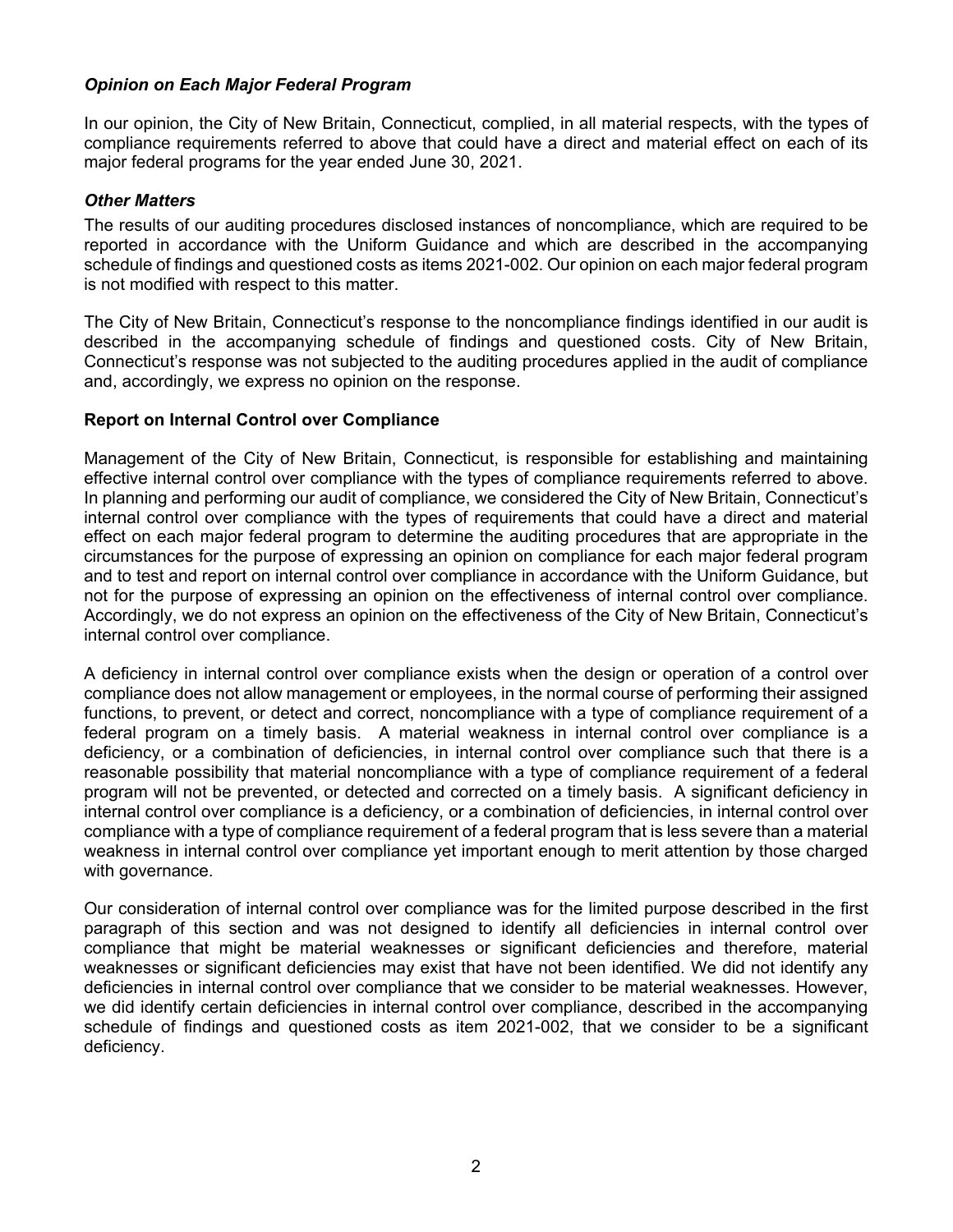The City of New Britain, Connecticut's response to the internal control over compliance finding identified in our audit is described in the accompanying schedule of findings and questions. City of New Britain, Connecticut's response was not subjected to the auditing procedures applied in the audit of compliance and, accordingly, we express no opinion on the response.

The purpose of this report on internal control over compliance is solely to describe the scope of our testing of internal control over compliance and the results of that testing based on the requirements of the Uniform Guidance. Accordingly, this report is not suitable for any other purpose.

## **Report on Schedule of Expenditures of Federal Awards Required by the Uniform Guidance**

We have audited the financial statements of the governmental activities, the business-type activities*,*  each major fund and the aggregate remaining fund information of the City of New Britain, Connecticut, as of and for the year ended June 30, 2021, and the related notes to the financial statements, which collectively comprise the City of New Britain, Connecticut's basic financial statements. We issued our report thereon dated February 24, 2022, which contained unmodified opinions on those financial statements. Our audit was conducted for the purpose of forming opinions on the financial statements that collectively comprise the basic financial statements. The accompanying schedule of expenditures of federal awards is presented for purposes of additional analysis as required by the Uniform Guidance and is not a required part of the basic financial statements. Such information is the responsibility of management and was derived from and relates directly to the underlying accounting and other records used to prepare the basic financial statements. The information has been subjected to the auditing procedures applied in the audit of the financial statements and certain additional procedures, including comparing and reconciling such information directly to the underlying accounting and other records used to prepare the basic financial statements or to the basic financial statements themselves, and other additional procedures in accordance with auditing standards generally accepted in the United States of America. In our opinion, the schedule of expenditures of federal awards is fairly stated in all material respects in relation to the basic financial statements as a whole.

Clifton Larson Allen LLP

**CliftonLarsonAllen LLP** 

West Hartford, Connecticut April 25, 2022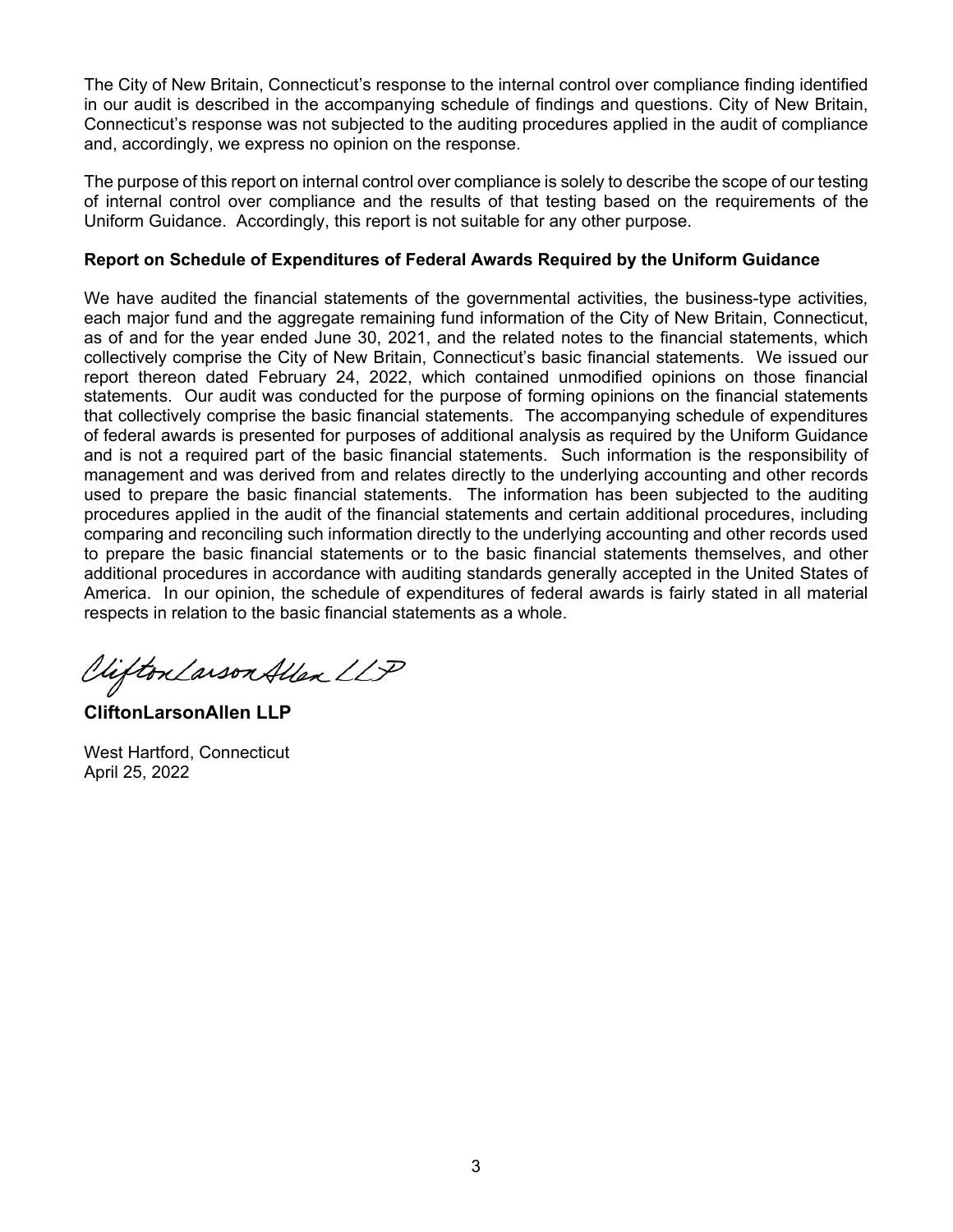#### **CITY OF NEW BRITAIN, CONNECTICUT SCHEDULE OF EXPENDITURES OF FEDERAL AWARDS FOR THE YEAR ENDED JUNE 30, 2021**

|                                                                                                                     | Federal    |                           |                      |                      |           |
|---------------------------------------------------------------------------------------------------------------------|------------|---------------------------|----------------------|----------------------|-----------|
|                                                                                                                     | Assistance |                           | Passed               |                      |           |
| Federal Grantor/Pass-Through Grantor/                                                                               | Listing    | Pass-Through Entity       | <b>Through to</b>    | <b>Total Federal</b> |           |
| Program or Cluster Title                                                                                            | Number     | <b>Identifying Number</b> | <b>Subrecipients</b> | <b>Expenditures</b>  |           |
|                                                                                                                     |            |                           |                      |                      |           |
| <b>United States Department of Agriculture</b><br>Passed through the State of Connecticut Department of Education:  |            |                           |                      |                      |           |
|                                                                                                                     |            |                           |                      |                      |           |
| <b>Child Nutrition Cluster:</b>                                                                                     |            |                           |                      |                      |           |
| National School Lunch Program                                                                                       | 10.555     | 12060-SDE64370-20560      | \$                   | 408,220              |           |
| National School Lunch Program                                                                                       | 10.555     | 12060-SDE64370-29573      |                      | 371,170              |           |
| National School Lunch Program                                                                                       | 10.555     | 12060-SDE64370-29574      |                      | 2,634,422            |           |
| National School Lunch Program                                                                                       | 10.555     | 12060-SDE64370-29575      |                      | 12,829               |           |
| Summer Food Service Program for Children                                                                            | 10.559     | 12060-SDE64370-20540      |                      | 3,861,577            |           |
| Summer Food Service Program for Children                                                                            | 10.559     | 12060-SDE64370-20548      |                      | 323,975              |           |
| Child Nutrition Discretionary Grants Limited Availability                                                           | 10.579     | 12060-SDE64370-22386      |                      | 3,145                |           |
|                                                                                                                     |            |                           |                      | \$                   | 7,615,338 |
|                                                                                                                     |            |                           |                      |                      |           |
| Child and Adult Care Food Program                                                                                   | 10.558     | 12060-SDE64370-20518      |                      | 36,666               |           |
| Child and Adult Care Food Program                                                                                   | 10.558     | 12060-SDE64370-20544      |                      | 9,451                |           |
|                                                                                                                     |            |                           |                      |                      | 46,117    |
| Fresh Fruit and Vegetable Program                                                                                   | 10.582     | 12060-SDE64370-22051      |                      |                      | 297,454   |
|                                                                                                                     |            |                           |                      |                      |           |
| Total United States Department of Agriculture                                                                       |            |                           |                      |                      | 7,958,909 |
|                                                                                                                     |            |                           |                      |                      |           |
| United States Department of Transportation<br>Passed Through the State of Connecticut Department of Transportation: |            |                           |                      |                      |           |
|                                                                                                                     |            |                           |                      |                      |           |
| Transit Services Programs Cluster:                                                                                  |            |                           |                      |                      |           |
| Enhanced Mobility of Seniors and Individuals with Disabilities                                                      | 20.513     | 12062-DOT57931-21361      |                      | 49,600               |           |
|                                                                                                                     |            |                           |                      |                      | 49,600    |
|                                                                                                                     |            |                           |                      |                      |           |
| Highway Safety Cluster:                                                                                             |            |                           |                      |                      |           |
| State and Community Highway Safety                                                                                  | 20.600     | 12062-DOT57513-20559      |                      | 3,732                |           |
| National Priority Safety Programs                                                                                   | 20.616     | 12062-DOT57513-22600      |                      | 44,417               |           |
|                                                                                                                     |            |                           |                      |                      | 48,149    |
|                                                                                                                     |            |                           |                      |                      |           |
| Highway Planning and Construction Cluster:                                                                          |            |                           |                      |                      |           |
| <b>Highway Planning and Construction</b>                                                                            | 20.205     | 12062-DOT57191-22108      |                      | 62,682               |           |
| Highway Planning and Construction                                                                                   | 20.205     | 12062-DOT57141-22108      |                      | 1,717,909            |           |
|                                                                                                                     |            |                           |                      |                      | 1,780,591 |
| Alcohol Open Container Requirements                                                                                 | 20.607     | 12062-DOT57513-22091      |                      |                      | 10,408    |
|                                                                                                                     |            |                           |                      |                      |           |
| Total United States Department of Transportation                                                                    |            |                           |                      |                      | 1,888,748 |
|                                                                                                                     |            |                           |                      |                      |           |
| United States Department of Education                                                                               |            |                           |                      |                      |           |
| Passed through the State of Connecticut Department of Education:                                                    |            |                           |                      |                      |           |
| Special Education Cluster (IDEA):                                                                                   |            |                           |                      |                      |           |
| Special Education Grants to States                                                                                  | 84.027     | 12060-SDE64370-20977-2021 |                      | 2,697,732            |           |
| Special Education_Grants to States                                                                                  | 84.027     | 12060-SDE64370-20977-2020 |                      | 243,071              |           |
| Special Education_Preschool Grants                                                                                  | 84.173     | 12060-SDE64370-20983-2021 |                      | 64,280               |           |
| Special Education Preschool Grants                                                                                  | 84.173     | 12060-SDE64370-20983-2020 |                      | 40,697               |           |
| Special Education_Preschool Grants                                                                                  | 84.173     | 12060-SDE64370-20983-2019 |                      | 9,608                |           |
|                                                                                                                     |            |                           |                      |                      | 3,055,388 |
|                                                                                                                     |            |                           |                      |                      |           |
| Title I Grants to Local Educational Agencies                                                                        | 84.010     | 12060-SDE64370-20679-2021 |                      | 807,942              |           |
| Title I Grants to Local Educational Agencies                                                                        | 84.010     | 12060-SDE64370-20679-2020 |                      | 74,667               |           |
| Title I Grants to Local Educational Agencies                                                                        | 84.010     | 12060-SDE64370-20679-2021 |                      | 3,765,767            |           |
| Title I Grants to Local Educational Agencies                                                                        | 84.010     | 12060-SDE64370-20679-2020 |                      | 2,765,606            |           |
|                                                                                                                     |            |                           |                      |                      | 7,413,982 |
|                                                                                                                     |            |                           |                      |                      |           |
| Career and Technical Education -- Basic Grants to States                                                            | 84.048     | 12060-SDE64370-20742-2021 |                      | 260,359              |           |
| Career and Technical Education -- Basic Grants to States                                                            | 84.048     | 12060-SDE64370-20742-2020 |                      | 18,810               |           |
|                                                                                                                     |            |                           |                      |                      | 279,169   |
| Improving Teacher Quality State Grants                                                                              | 84.367     | 12060-SDE64370-20858-2021 |                      | 529,336              |           |
| Improving Teacher Quality State Grants                                                                              | 84.367     | 12060-SDE64370-20858-2020 |                      | 209,899              |           |
|                                                                                                                     |            |                           |                      |                      |           |

739,235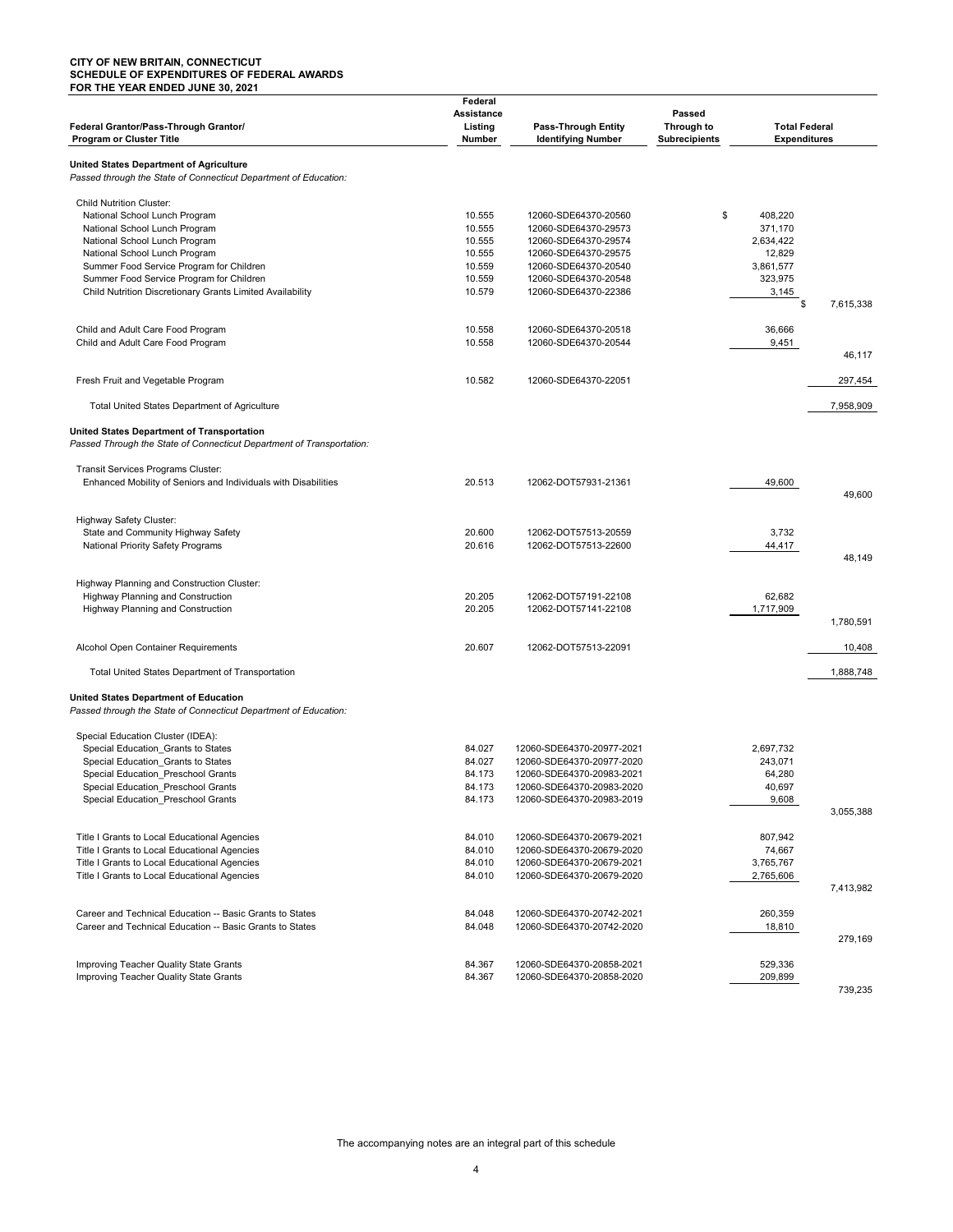#### **SCHEDULE OF EXPENDITURES OF FEDERAL AWARDS(CONTINUED) CITY OF NEW BRITAIN, CONNECTICUT SCHEDULE OF EXPENDITURES OF FEDERAL AWARDS( FOR THE YEAR ENDED JUNE 30, 2021**

|                                                                                                                                                                                  | Federal<br>Assistance                |                                                                                                                  | Passed                             |                                             |                   |
|----------------------------------------------------------------------------------------------------------------------------------------------------------------------------------|--------------------------------------|------------------------------------------------------------------------------------------------------------------|------------------------------------|---------------------------------------------|-------------------|
| Federal Grantor/Pass-Through Grantor/<br><b>Program or Cluster Title</b>                                                                                                         | Listing<br>Number                    | <b>Pass-Through Entity</b><br><b>Identifying Number</b>                                                          | Through to<br><b>Subrecipients</b> | <b>Total Federal</b><br><b>Expenditures</b> |                   |
| Title IV - Student Support<br>Title IV - Student Support                                                                                                                         | 84.424<br>84.424                     | 12060-SDE64370-22854-2021<br>12060-SDE64370-22854-2020                                                           | \$                                 | 342,820<br>195,958                          |                   |
| Education for Homeless Children and Youth<br>Education for Homeless Children and Youth                                                                                           | 84.196<br>84.196                     | 12060-SDE64370-20770-2021<br>12060-SDE64370-20770-2020                                                           |                                    | \$<br>49,500<br>18,627                      | 538.778<br>68,127 |
| English Language Acquisition State Grants<br>English Language Acquisition State Grants<br>English Language Acquisition State Grants<br>English Language Acquisition State Grants | 84.365<br>84.365<br>84.365<br>84.365 | 12060-SDE64370-20868-2021<br>12060-SDE64370-20868-2020<br>12060-SDE64370-20868-2021<br>12060-SDE64370-20868-2020 |                                    | 208,437<br>2,419<br>27,605<br>14,775        | 253,236           |
| COVID-19 ESSERF K-12 Fund<br>COVID-19 ESSER II                                                                                                                                   | 84.425D<br>84.425D                   | 12060-SDE64370-29571-2020<br>12060-SDE64370-29571-2021                                                           |                                    | 2,357,669<br>81,547                         | 2,439,216         |
| Total United States Department of Education                                                                                                                                      |                                      |                                                                                                                  |                                    |                                             | 14,787,131        |
| <b>United States Department of Justice</b><br>Direct:                                                                                                                            |                                      |                                                                                                                  |                                    |                                             |                   |
| Edward Byrne Memorial Justice Assistance Grant Program                                                                                                                           | 16.738                               |                                                                                                                  |                                    |                                             | 90,878            |
| United States Department of Health and Human Services<br>Passed Through the State of Connecticut Department of Public Health:                                                    |                                      |                                                                                                                  |                                    |                                             |                   |
| Immunization Cooperative Agreements<br>Immunization Cooperative Agreements<br>Immunization Cooperative Agreements<br>Immunization Cooperative Agreements                         | 93.268<br>93.268<br>93.268<br>93.268 | 12060-DPH48664-20911<br>12060-DPH48664-20911<br>12060-DPH48664-29591<br>12060-DPH48664-29617                     |                                    | 6,490<br>69,048<br>4,682<br>6,868           |                   |
| Immunization Cooperative Agreements                                                                                                                                              | 93.268                               | 12060-DPH48551-29654                                                                                             |                                    | 369,112                                     | 456,200           |
| Preventive Health and Health Services Block Grant funded<br>solely with Prevention and Public Health Funds (PPHF)                                                                | 93.758                               | 12060-DPH48873-22664                                                                                             |                                    |                                             | 12,718            |
| Protection and Advocacy for Individuals with Mental Illness                                                                                                                      | 93.138                               | 12060-DPH48882-22954                                                                                             |                                    |                                             | 316,917           |
| Epidemiology and Laboratory Capacity for Infectious Diseases (ELC)                                                                                                               | 93.323                               | 12060-DPH48557-29582                                                                                             |                                    |                                             | 258,350           |
| Total United States Department of Health and Human Services                                                                                                                      |                                      |                                                                                                                  |                                    |                                             | 1,044,185         |
| United States Department of the Treasury<br>Passed through the State of Connecticut Department of Education:                                                                     |                                      |                                                                                                                  |                                    |                                             |                   |
| COVID-19 Coronavirus Relief Fund                                                                                                                                                 | 21.019                               | 12060-SDE64370-29561                                                                                             |                                    | 1,273,107                                   |                   |
| Passed Through the State of Connecticut Office of Policy and Management:                                                                                                         |                                      |                                                                                                                  |                                    |                                             |                   |
| COVID-19 Coronavirus Relief Fund<br>Total United States Department of the Treasury                                                                                               | 21.019                               | 12060-OPM20600-29561                                                                                             |                                    | 1,911,462                                   | 3,184,569         |
| United States Department of Housing and Urban Development<br>Direct:                                                                                                             |                                      |                                                                                                                  |                                    |                                             |                   |
| <b>CDBG - Entitlement Grants Cluster:</b><br>Community Development Block Grants/Entitlement Grants                                                                               | 14.218                               |                                                                                                                  | \$<br>670,730                      | 2,181,583                                   | 2,181,583         |
| Home Investment Partnerships Program                                                                                                                                             | 14.239                               |                                                                                                                  |                                    |                                             | 529,541           |
| Lead Hazard Reduction Demonstration Grant Program                                                                                                                                | 14.905                               |                                                                                                                  |                                    |                                             | 511,554           |
| Total United States Department of Housing and Urban Development                                                                                                                  |                                      |                                                                                                                  | 670,730                            |                                             | 3,222,678         |
| <b>Total Federal Awards</b>                                                                                                                                                      |                                      |                                                                                                                  | 670,730                            |                                             | 32, 177, 098      |

The accompanying notes are an integral part of this schedule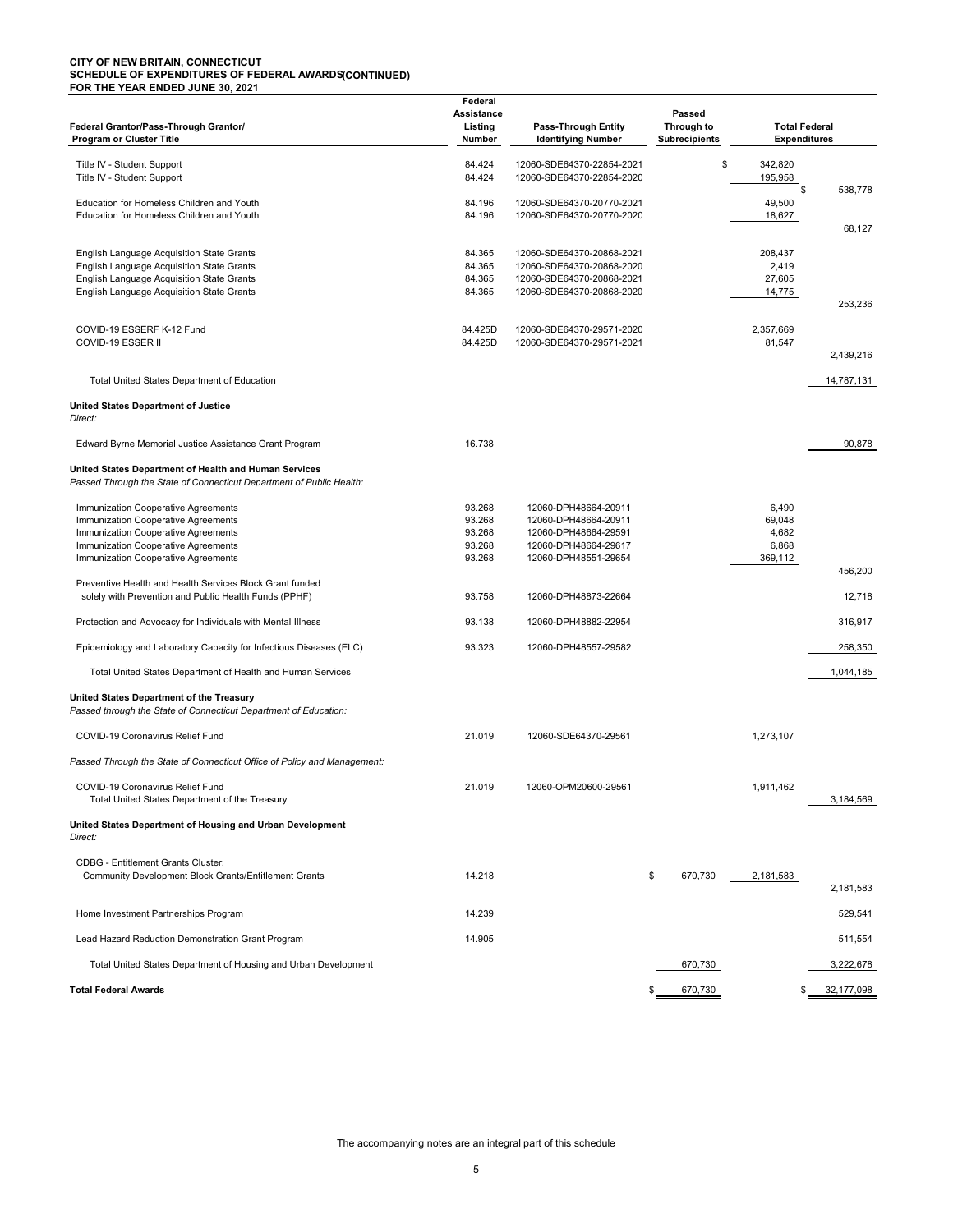## **1. SUMMARY OF SIGNIFICANT ACCOUNTING POLICIES**

## **Basis of Presentation**

The accompanying schedule of expenditures of federal awards (the Schedule) includes the federal award activity of the City of New Britain, Connecticut, under programs of the federal government for the year ended June 30, 2021. The information in the Schedule is presented in accordance with the requirements of Title 2 U.S. *Code of Federal Regulations* Part 200, *Uniform Administrative Requirements, Cost Principles, and Audit Requirements for Federal Awards* (Uniform Guidance).

Because the Schedule presents only a selected portion of the operations of the City of New Britain, Connecticut, it is not intended to, and does not, present the financial position, changes in fund balance, changes in net position or cash flows of the City of New Britain, Connecticut.

## **Basis of Accounting**

Expenditures reported on the Schedule are reported using the modified accrual basis of accounting. Such expenditures are recognized following the cost principles contained in the Uniform Guidance with the exception of Assistance Listing 21.019, which follows criteria determined by the Department of Treasury for allowability of costs. Under these principles, certain types of expenditures are not allowable or are limited as to reimbursement.

## **2. INDIRECT COST RECOVERY**

The City of New Britain, Connecticut, has elected not to use the 10% de minimis indirect cost rate provided under Section 200.414 of the Uniform Guidance.

## **3. NONCASH AWARDS**

Donated commodities in the amount of \$408,220 are included in the Department of Agriculture's National School Lunch Program, Assistance Listing #10.555. The amount represents the market value of commodities received.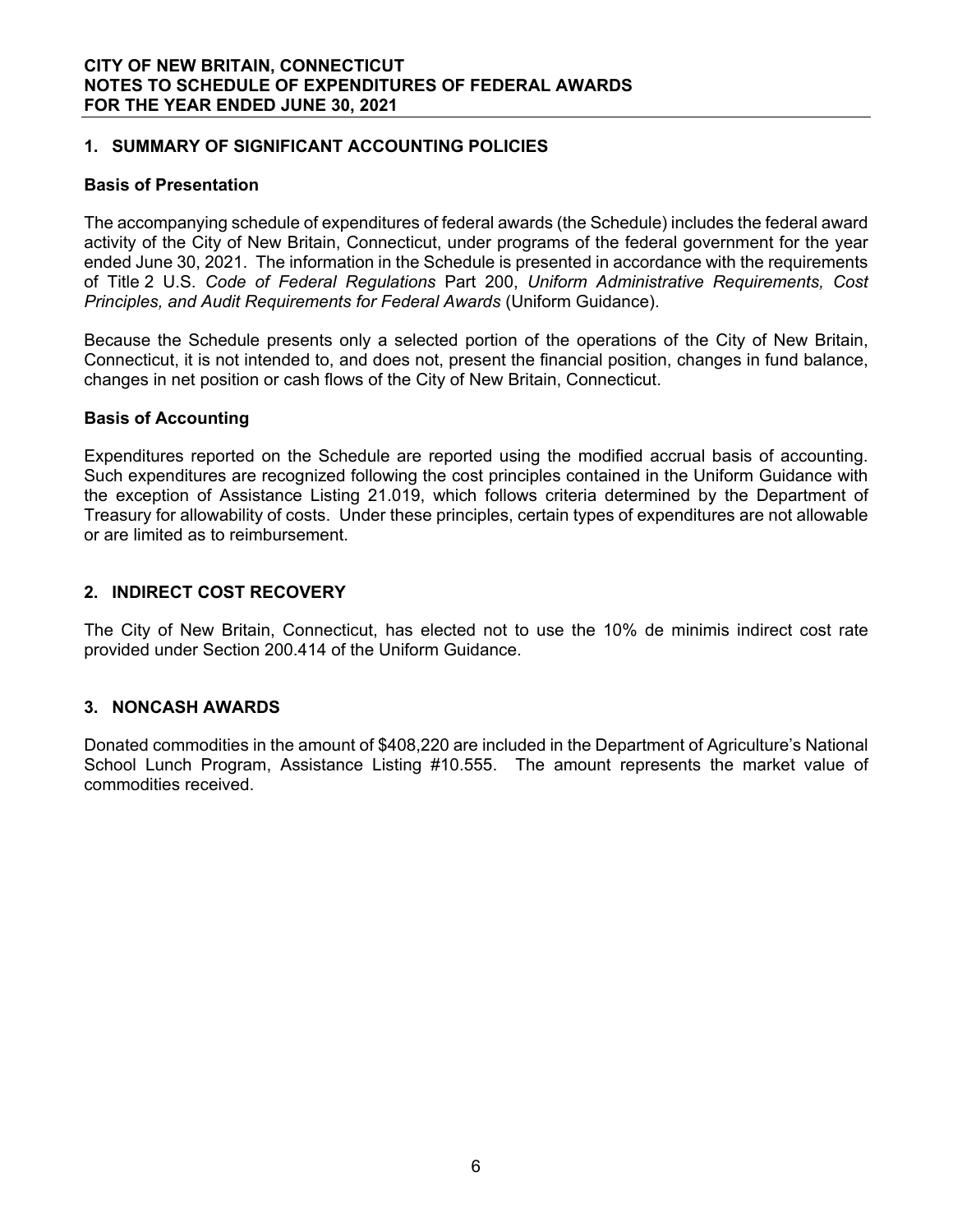

**CliftonLarsonAllen LLP CLAconnect.com**

**Independent Auditors' Report on Internal Control over Financial Reporting and on Compliance and Other Matters Based on an Audit of Financial Statements Performed in Accordance with** *Government Auditing Standards* 

To the Members of the Common Council City of New Britain, Connecticut

We have audited, in accordance with the auditing standards generally accepted in the United States of America and the standards applicable to financial audits contained in *Government Auditing Standards*, issued by the Comptroller General of the United States, the financial statements of the governmental activities, the business-type activities*,* each major fund and the aggregate remaining fund information of the City of New Britain, Connecticut, as of and for the year ended June 30, 2021, and the related notes to the financial statements, which collectively comprise the City of New Britain, Connecticut's basic financial statements, and have issued our report thereon dated February 24, 2022.

## **Internal Control over Financial Reporting**

In planning and performing our audit of the financial statements, we considered the City of New Britain, Connecticut's internal control over financial reporting (internal control) as a basis for designing audit procedures that are appropriate in the circumstances for the purpose of expressing our opinions on the financial statements, but not for the purpose of expressing an opinion on the effectiveness of the City of New Britain, Connecticut's internal control. Accordingly, we do not express an opinion on the effectiveness of the City of New Britain, Connecticut's internal control.

A deficiency in internal control exists when the design or operation of a control does not allow management or employees, in the normal course of performing their assigned functions, to prevent, or detect and correct, misstatements on a timely basis. A material weakness is a deficiency, or a combination of deficiencies, in internal control such that there is a reasonable possibility that a material misstatement of the entity's financial statements will not be prevented, or detected and corrected on a timely basis. A significant deficiency is a deficiency, or a combination of deficiencies, in internal control that is less severe than a material weakness yet important enough to merit attention by those charged with governance.

Our consideration of internal control was for the limited purpose described in the first paragraph of this section and was not designed to identify all deficiencies in internal control that might be material weaknesses or significant deficiencies and therefore, material weaknesses or significant deficiencies may exist that have not been identified. Given these limitations, during our audit we did not identify any deficiencies in internal control that we consider to be material weaknesses. We did identify certain deficiencies in internal control, described in the accompanying schedule of findings and questioned costs as items 2021-001, that we consider to be significant deficiencies.



CLA is an independent member of Nexia International, a leading, global network of independent accounting and consulting firms. See nexia.com/member-firm-disclaimer for details.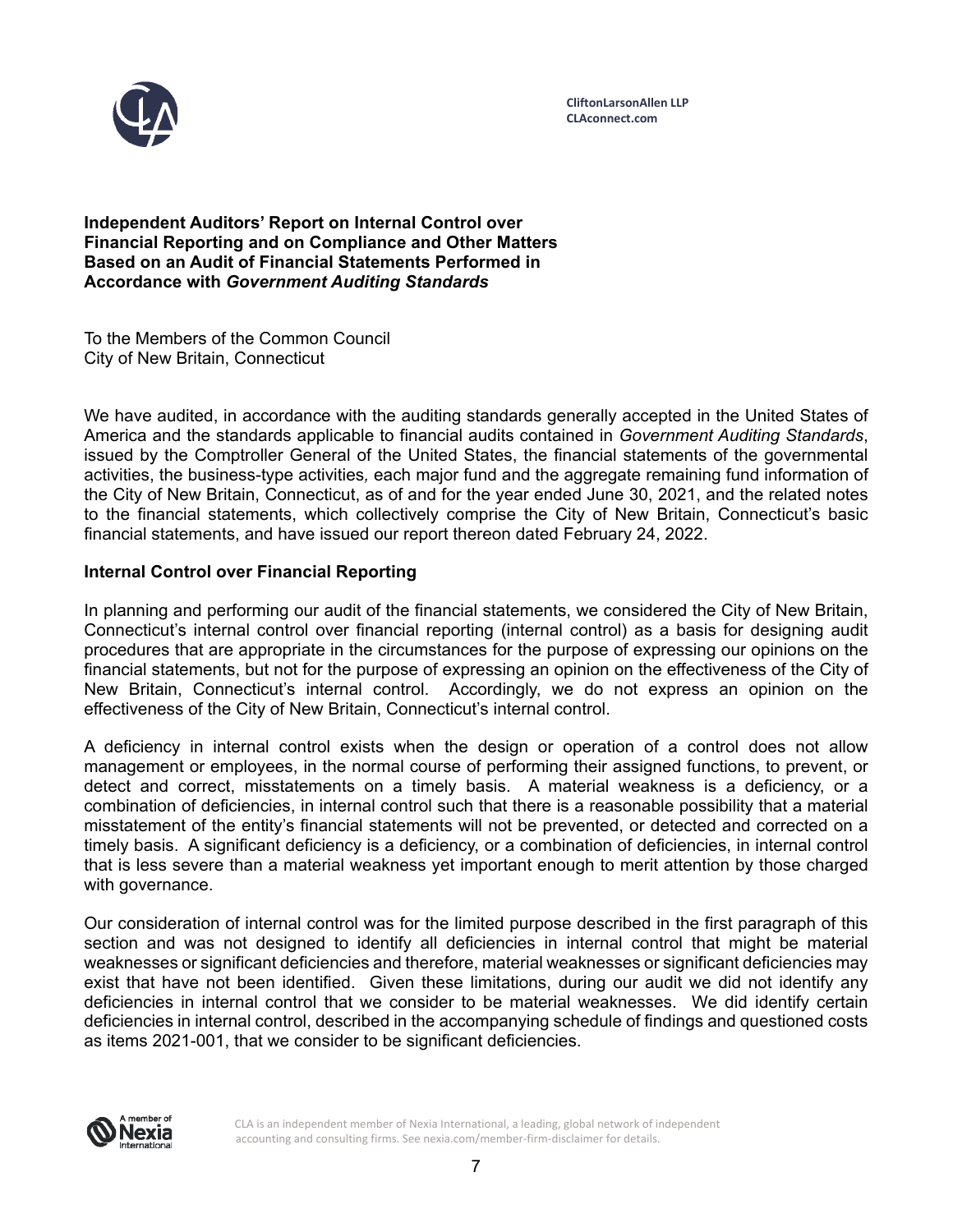## **Compliance and Other Matters**

As part of obtaining reasonable assurance about whether the City of New Britain, Connecticut's financial statements are free from material misstatement, we performed tests of its compliance with certain provisions of laws, regulations, contracts and grant agreements, noncompliance with which could have a direct and material effect on the financial statements. However, providing an opinion on compliance with those provisions was not an objective of our audit, and, accordingly, we do not express such an opinion. The results of our tests disclosed no instances of noncompliance or other matters that are required to be reported under *Government Auditing Standards*.

#### **The City of New Britain, Connecticut's Response to Findings**

The City of New Britain, Connecticut's response to the findings identified in our audit is described in the accompanying schedule of findings and questioned costs. The City of New Britain, Connecticut's response was not subjected to the auditing procedures applied in the audit of the financial statements and, accordingly, we express no opinion on it.

## **Purpose of this Report**

The purpose of this report is solely to describe the scope of our testing of internal control and compliance and the results of that testing, and not to provide an opinion on the effectiveness of the City of New Britain, Connecticut's internal control or on compliance. This report is an integral part of an audit performed in accordance with *Government Auditing Standards* in considering the City of New Britain, Connecticut's internal control and compliance. Accordingly, this communication is not suitable for any other purpose.

Viifton Larson Allen LLP

**CliftonLarsonAllen LLP** 

West Hartford, Connecticut February 24, 2022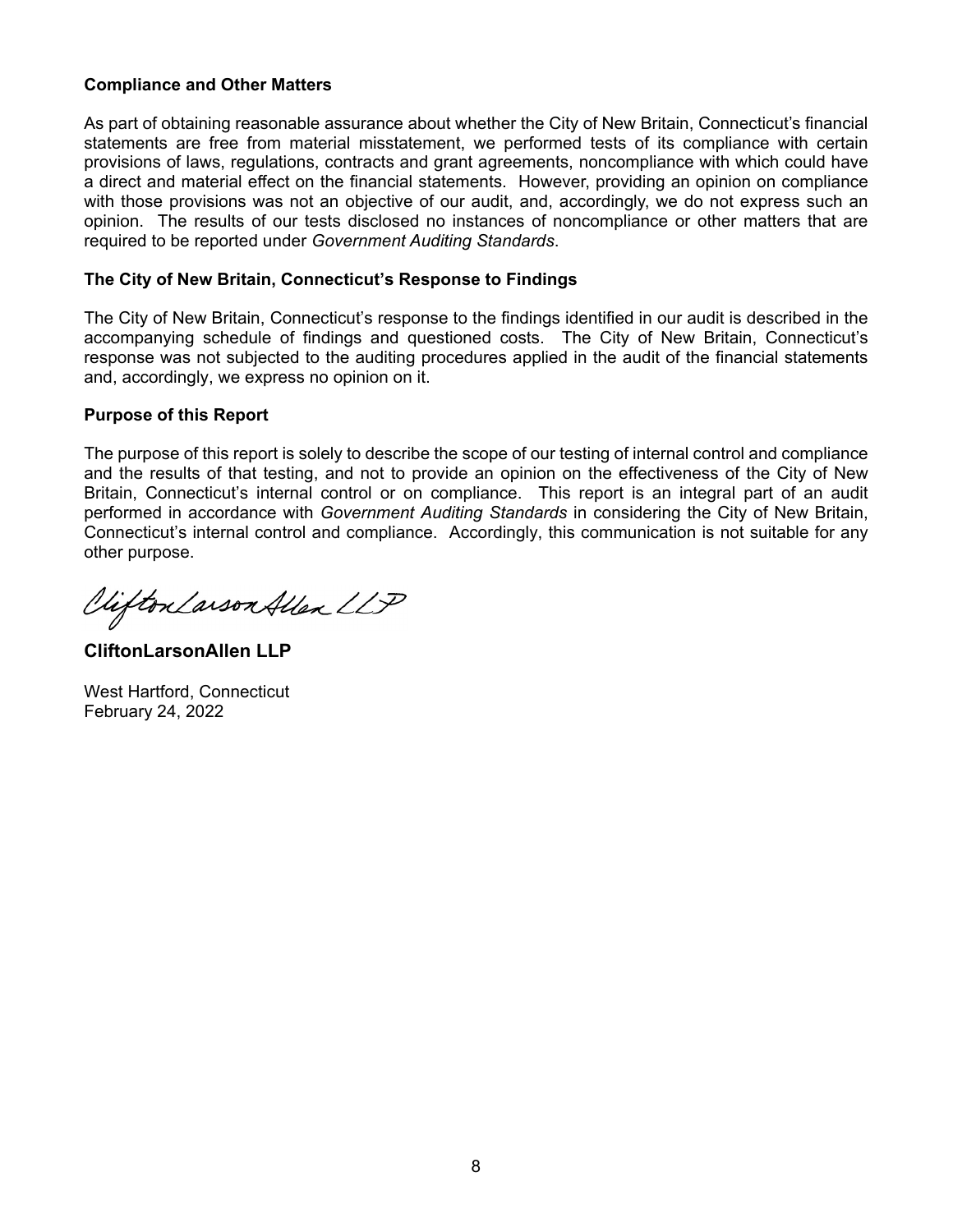## **CITY OF NEW BRITAIN, CONNECTICUT SCHEDULE OF FINDINGS AND QUESTIONED COSTS FOR THE YEAR ENDED JUNE 30, 2021**

## **I. SUMMARY OF AUDITORS' RESULTS**

## **Financial Statements**

| Type of auditors' report issued:                                                                                               |                                                                                                                                                |                   |         | Unmodified                |  |
|--------------------------------------------------------------------------------------------------------------------------------|------------------------------------------------------------------------------------------------------------------------------------------------|-------------------|---------|---------------------------|--|
| Internal control over financial reporting:<br>• Material weakness(es) identified?<br>· Significant deficiency(ies) identified? | Noncompliance material to financial statements noted?                                                                                          | yes<br>yes<br>yes | X.<br>X | no<br>none reported<br>no |  |
| <b>Federal Awards</b>                                                                                                          |                                                                                                                                                |                   |         |                           |  |
| Internal control over major programs:<br>• Material weakness(es) identified?<br>· Significant deficiency(ies) identified?      |                                                                                                                                                | yes<br>yes        | X.      | no<br>none reported       |  |
| Unmodified<br>Type of auditors' report issued on compliance for major programs:                                                |                                                                                                                                                |                   |         |                           |  |
|                                                                                                                                | Any audit findings disclosed that are required to be reported in<br>accordance with 2 CFR Section 200.516(a)?                                  | X.<br>yes         |         | no                        |  |
| Major programs:                                                                                                                |                                                                                                                                                |                   |         |                           |  |
| Assistance<br>Listing $#$                                                                                                      | Name of Federal Program or Cluster                                                                                                             |                   |         |                           |  |
| 10.555/10.559/<br>10.579<br>84.425D<br>21.019<br>14.218                                                                        | <b>Child Nutrition Cluster</b><br><b>COVID-19 ESSER</b><br><b>COVID-19 Coronavirus Relief Fund</b><br><b>Community Development Block Grant</b> |                   |         |                           |  |
|                                                                                                                                | Dollar threshold used to distinguish between type A and type B programs:                                                                       |                   |         | \$<br>965,313             |  |
| Auditee qualified as low-risk auditee?                                                                                         |                                                                                                                                                | X yes             |         | no                        |  |
|                                                                                                                                | <b>II. FINANCIAL STATEMENT FINDINGS</b>                                                                                                        |                   |         |                           |  |
| <b>Finding No. 2021-001</b><br><b>Fiscal Year End Close Procedures</b>                                                         |                                                                                                                                                |                   |         |                           |  |

## **Type of Finding:**

Significant Deficiency in Internal Control over Financial Reporting

## **Condition**

During the current year, the City's bank reconciliations were not completed timely and numerous client entries were posted to various funds after the general ledger was provided to the auditors, causing issuance delays.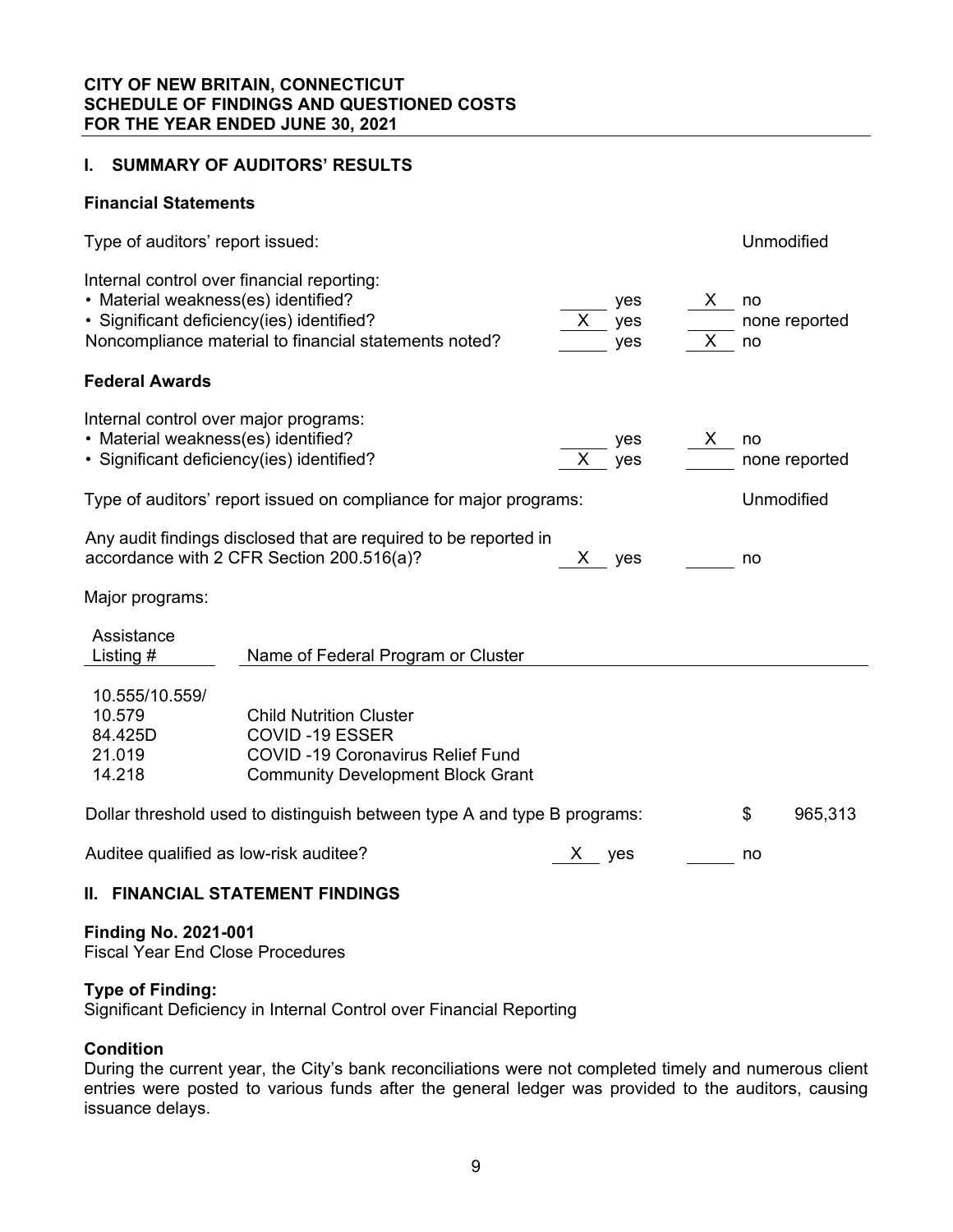## **Criteria**

Management is responsible for establishing strong internal controls to ensure the financial statements are free from material misstatements.

## **Cause**

Shortage in staffing within the finance department and lack of a formal financial close process.

## **Effect**

Increased risk of material misstatement within the financial statements.

## **Repeat Finding**

No.

## **Recommendation**

We recommend that the City develop a formal financial close process to ensure general ledger balances are accurate and complete prior to submission of trial balance to auditors for review.

## **Views of Responsible Officials**

Management agrees with this finding.

## **III. FEDERAL AWARD FINDINGS AND QUESTIONED COSTS**

## **Finding No. 2021-002**

Reporting – Federal Funding Accountability and Transparency Act

## **Federal Agency**

U.S. Department of Housing and Urban Development

#### **Program**

Assistance Listing14.218 Community Development Block Grants

| Transactions<br>Tested                            | <b>Subaward not</b><br>reported | <b>Report not</b><br>timely | <b>Subaward amount</b><br>incorrect | <b>Subaward missing</b><br>key elements |
|---------------------------------------------------|---------------------------------|-----------------------------|-------------------------------------|-----------------------------------------|
| 2                                                 |                                 | 2                           | ۰                                   | ۰                                       |
| <b>Dollar Amount</b><br>of Tested<br>Transactions | Subaward not<br>reported        | <b>Report not</b><br>timely | <b>Subaward amount</b><br>incorrect | <b>Subaward missing</b><br>key elements |
| \$<br>185,000                                     |                                 | \$<br>185,000               | $\overline{\phantom{a}}$            | ۰                                       |

## **Award Period**

July 1, 2020 through September 1, 2027

## **Type of Finding**

Significant Deficiency in Internal Control over Compliance, Other Matters

## **Criteria**

The prime awardee is required to file a FFATA subaward report by the end of the month following the month in which the prime recipient awards any subgrant greater than or equal to \$30,000.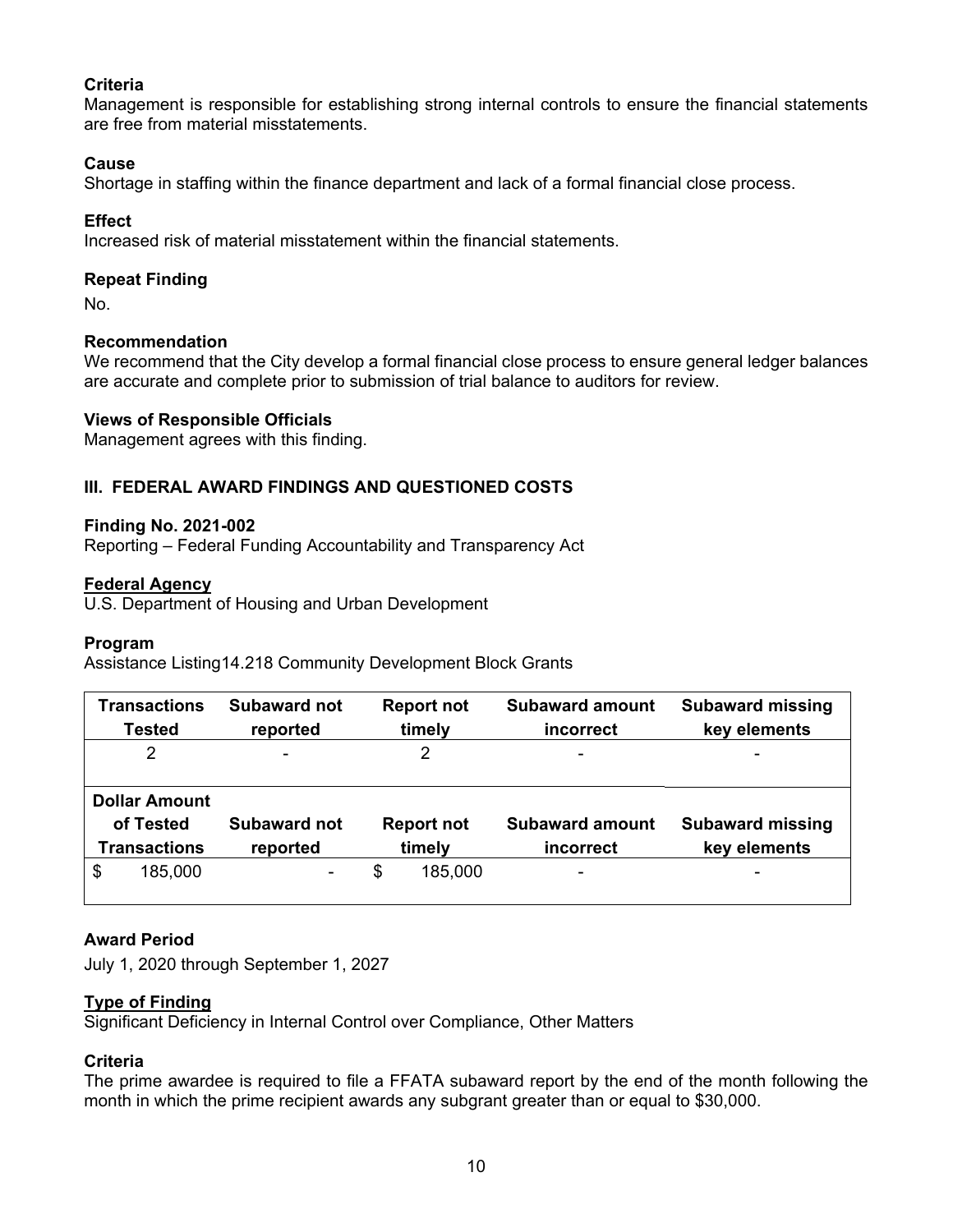## **Condition**

For the two subawards sampled, the subawards were filed however not by the end of the month following the month in which the subgrant was awarded.

## **Cause**

Department enters all subawards at the start of the grant period.

## **Effect**

Reports were not filed in a timely manner.

## **Repeat Finding**

No.

## **Questioned costs**

None noted.

## **Context**

One subaward selected was two months late and the second subaward selected was one month late. The sample was a statistically valid sample.

## **Recommendation**

We recommend that procedures be strengthened to ensure each subaward is filed within one month following the award obligation date.

## **Views of Responsible Officials**

Management agrees with this finding.